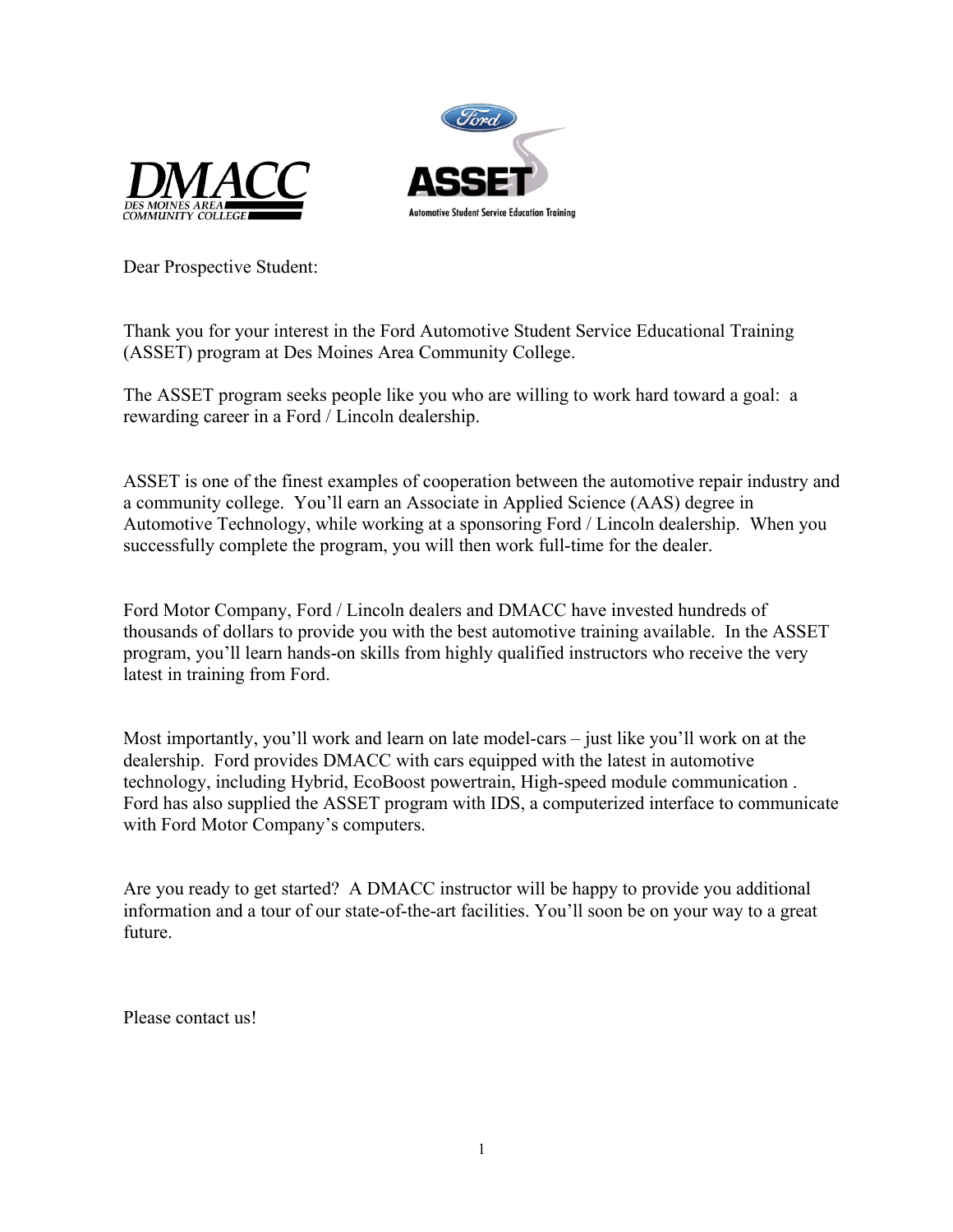#### **FORD/DES MOINES AREA COMMUNITY COLLEGE, ANKENY, IOWA AUTOMOTIVE STUDENT SERVICE EDUCATIONAL TRAINING PROGRAM**

The Ford Automotive Student Service Educational Training Program (ASSET) is a two-year automotive program designed to educate and train individuals for careers as Ford automotive service technicians. The curriculum, designed jointly by Ford Motor Company and Des Moines Area Community College (DMACC) leads to an Associate in Applied Science degree. The program involves Ford products at DMACC. In addition, the student will intern at a sponsoring Ford / Lincoln dealership.

#### **Prospective ASSET Student Qualifications**

To be eligible for the ASSET Program, applicants must:

- 1. Be eighteen (18) years of age or older by the time of first dealer work assignment.
- 2. Be a high school graduate or equivalent.
- 3. Be able to meet the school's ASSET admission and academic requirements.
- 4. Be sponsored by Ford/Lincoln dealer.
- 5. Hold a valid driver's license.

#### **Program Schedule**

The program length is five semesters. Half the time is spent attending classes at DMACC with the remaining time spent as an intern in a sponsoring Ford / Lincoln dealership. Each specialized subject is taught in DMACC classrooms and laboratories for a specific number of weeks. This academic training is then followed by related work experience with dealership personnel, which is closely related to the course work completed at DMACC.

#### **Dealer Sponsorship**

Since considerable time is spent at the dealership, it is a requirement of the program that each student be sponsored by a Ford / Lincoln dealer. Students will receive assistance in locating a sponsoring dealer if they need help. The dealership will provide training-related employment for the student during his/her work experience periods. Since students earn while they learn, a considerable portion of the cost involved in the program is offset.

#### **Work Experience Coordinator**

An ASSET instructor will also serve as the work experience coordinator. This arrangement provides him with immediate feedback on the effectiveness of the instruction. The indealership coordinator works closely with the ASSET student and his/her college instructor which results in the best possible application of college instruction being reinforced through work assigned at the dealership.

The ASSET work experience coordinator has contact with the students bi-monthly. ASSET students log their work experience daily and submit these reports weekly. During the work internship, the ASSET work experience coordinator, the in-dealership coordinator, and the ASSET student have at least two formal conferences. At each visitation the ASSET work coordinator completes a dealership and student report. These reports are shared with the dealership coordinator and student at the conclusion of the internship. A copy also goes into the ASSET student's file.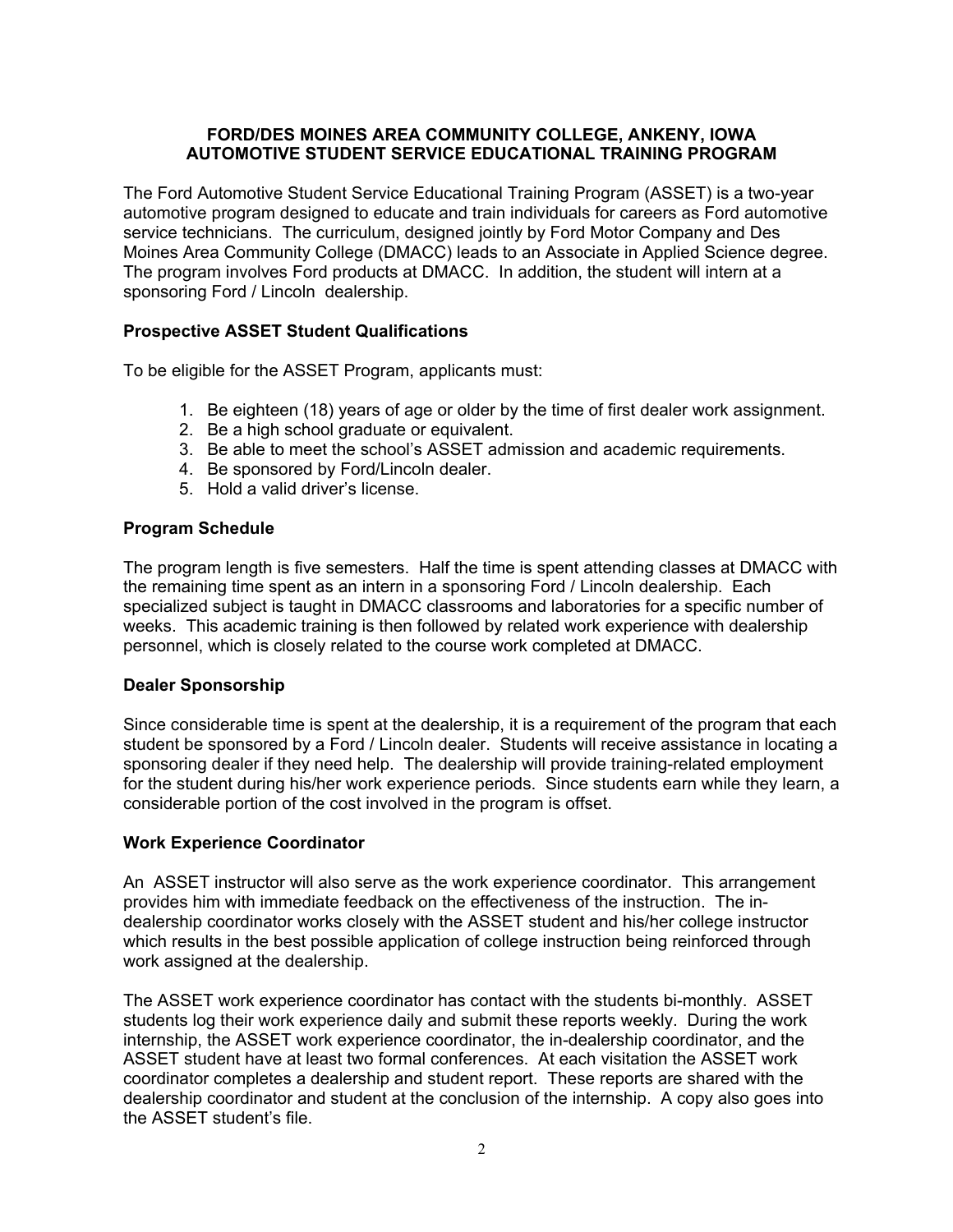#### **Student Wages**

An advisory committee made up of community representatives from business, industry and/or labor will make recommendations on pay rates. Dealerships may wish to follow these recommendations or establish their own pay scale.

Generally, a dealership does not pay the student while he/she attends school. The sponsor does not buy the student's tools and they do not pay the student's tuition.

#### **Program Costs**

All tuition, fees and textbooks costs are the responsibility of the student. In addition, students are responsible for the purchase of a prescribed basic hand tool set (see list on page 9). These tools will generally be needed by the first week of classes. The cost of the total set will vary, depending on the brand name you choose. DMACC staff members will assist students in obtaining an educational discount for most popular tool brands, or they may use their own existing set if it meets ASSET requirements.

For current prices for tuition, fees, and textbooks, please contact the DMACC Information Office at (515) 964-6200 or ASSET personnel at (515) 697-7784.

#### **Financial Aid**

All financial assistance available to DMACC students is administered by the Ankeny Campus Financial Aid Office. Students may receive assistance in the form of scholarships, grants, loans, and/or part time employment. Contact the Financial Aid Office at (515) 964-6282 or check the DMACC website for more specifics. [www.dmacc.edu](http://www.dmacc.edu/)

#### **Program Benefits**

The ASSET program requires some effort on the part of the student. However, the benefits are worth the effort. The skills, knowledge and potential of those who complete the ASSET program are far superior to most other automotive programs. This balanced in-depth program offers the student a basis for development and progress within the dealer's organization.

The student receives the knowledge necessary for entry into a high-technology profession, along with the opportunity to practice and develop his/her skills with a considerable amount of on-the-job training while working on late model automobiles at a sponsoring dealership. The ASSET program strives to prepare students with the aptitude to succeed in the automotive repair industry.

If you would like more information on these topics, please contact an ASSET instructor (see page 11).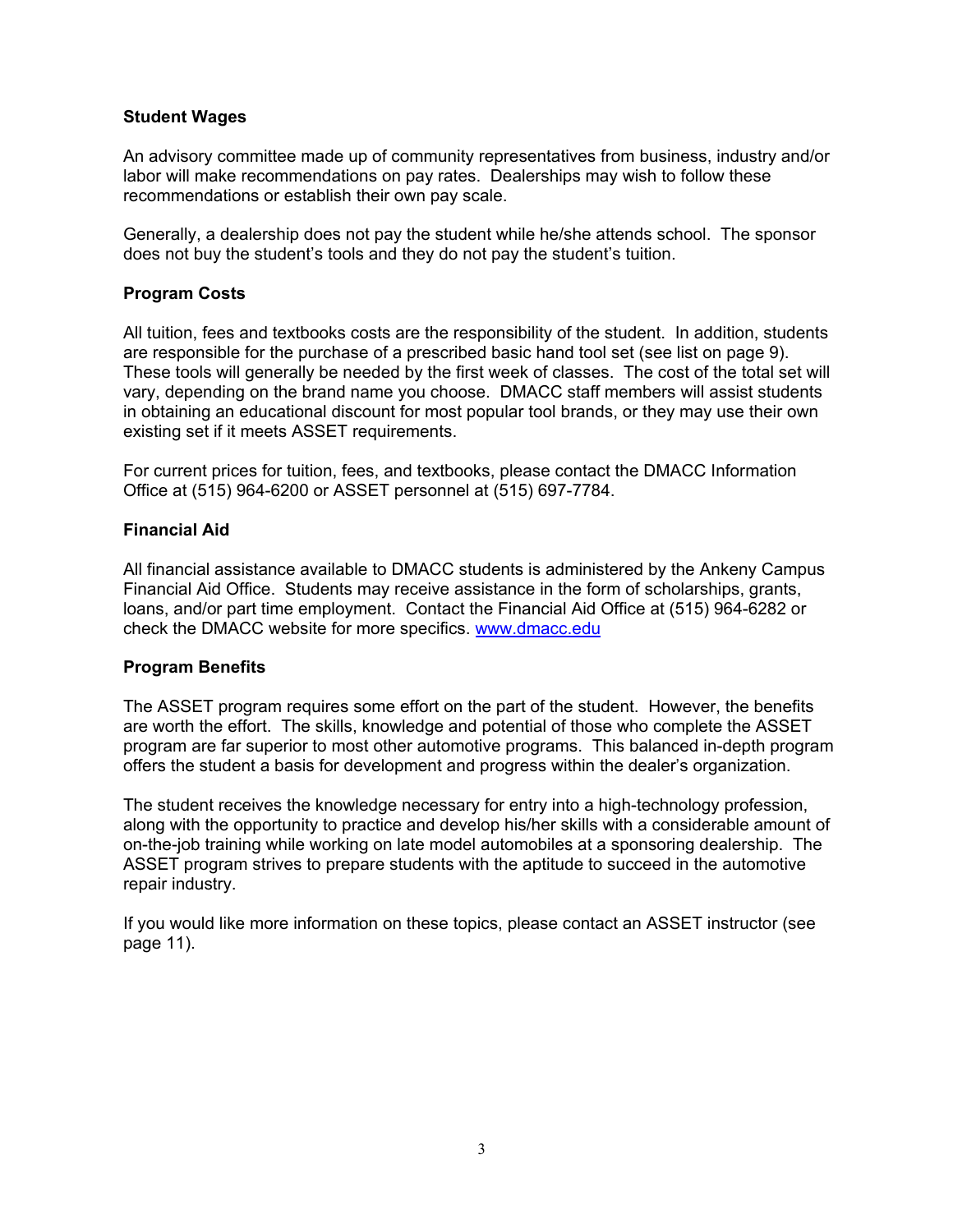#### **STUDENT FINANCIAL PLANNING GUIDE**

|  |                     | Fall<br>Semester | Spring<br>Semester | Summer<br>Term | Fall<br>Semester | Spring<br>Semester | Total<br>Cost |
|--|---------------------|------------------|--------------------|----------------|------------------|--------------------|---------------|
|  | Tuition<br>& Fees** | \$2,890          | \$2,380            | \$2,210        | \$2,380          | \$2,550            | \$12,410      |
|  | Tools***            | \$4,000          | \$                 | S              | \$               |                    | 4,000*<br>S   |
|  | Books*              | 450              | \$                 | 300<br>S       | \$               | 150<br>\$          | 900*<br>S     |
|  | Total*              | \$7,340          | \$2,380            | \$2,510        | \$2,380          | \$2,700            | $$17,310*$    |

- \* Costs are approximate figures.
- \*\* Des Moines Area Community College reserves the right to change tuition and fees.
- \*\*\* Tool cost includes substantial initial discounts. Your investment may vary from these cost estimates depending on brand purchased.

#### **Tuition**

| Tuition for credit offerings (resident students): |  |
|---------------------------------------------------|--|
|                                                   |  |

#### **Housing**

Des Moines Area Community College does not provide housing. Housing is available on the Ankeny campus, through an independent rental company. You can contact them at 515-964- 7474 or [www.campusviewstudenthousing.com](http://www.campusviewstudenthousing.com/)

There are also two other student focused apartment complexes adjacent to the Ankeny campus. Contact information for them is;

Prairie Pointe Student Living, [www.prairiepointliving.com,](http://www.prairiepointliving.com/) or call\_515-422-9882 Campus Town Student Housing, [laurastein@houserdevelopment.com](mailto:laurastein@houserdevelopment.com) or call 515-289-0700

There is also off campus housing through various other sources. For more information on housing opportunities contact the DMACC Housing Office at (515) 964-6200.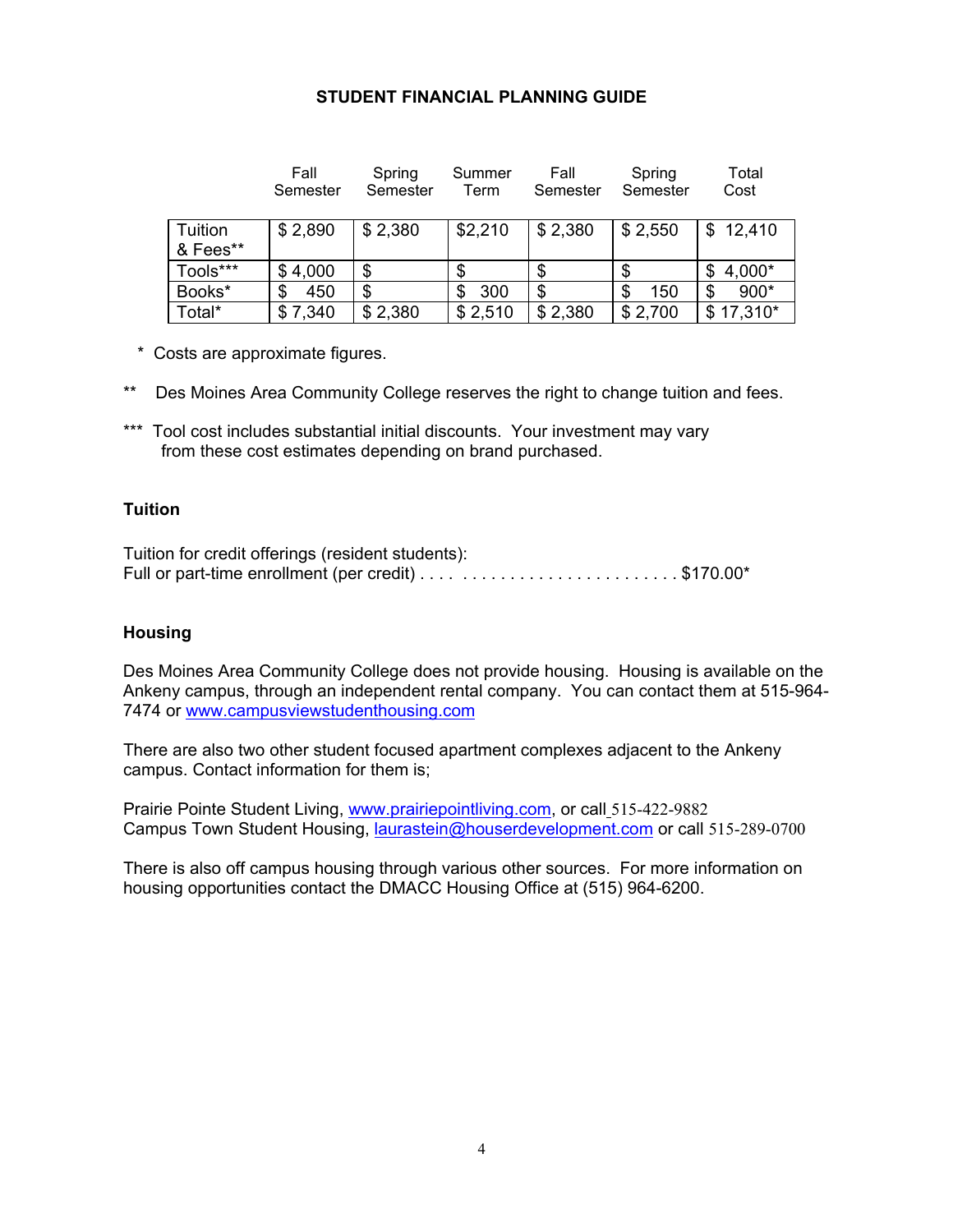## **FORD ASSET PROGRAM SCHEDULE**

| <b>COURSES</b>                                                                                                                                                                                                       | <b>CREDITS</b>                                                       | AT DMACC                      | <b>AT DEALERS</b>                        |
|----------------------------------------------------------------------------------------------------------------------------------------------------------------------------------------------------------------------|----------------------------------------------------------------------|-------------------------------|------------------------------------------|
| <b>FALL</b><br>ATF 312 Ford Automotive Electrical<br>ATF 317 Shop Fundamentals & Minor Serv.<br>ATF 320 Technical Internship 1<br>MAT 772 Applied Math<br>SPC 122 Interpersonal Speech                               | 5<br>3<br>3<br>3<br>3<br>Total 17                                    | First 8 weeks of<br>semester  | Second 8 weeks of<br>semester plus break |
| <b>SPRING</b><br>ATF 328 Ford Electronic Systems Diag<br>ATF 325 Ford Brake Systems<br>ATF 324 Ford Steer/Suspension<br>ATF 330 Technical Internship 2                                                               | 5<br>3<br>3<br>3<br>Total 14                                         | First 8 weeks of<br>semester  | Second 8 weeks of<br>semester plus break |
| <b>SUMMER</b><br>ATF 326 Ford Auto Air Condition Systems<br>ATF 333 Ford Engine Diagnosis/Repair<br>PHY 710 Technical Physics<br><b>COM703 Communication Skills</b>                                                  | 3<br>4<br>3<br>3<br>Total 13                                         | Entire 10 week<br>semester    |                                          |
| <b>FALL</b><br>ATF 336 Ford Fuel Systems & Injection<br>ATF 337 Ford Drivability & Emissions<br>ATF 346 Ford Transmission & Transaxles<br>ATF 340 Technical Internship 3                                             | 3<br>4<br>4<br>3<br>Total 14                                         | Second 8 weeks<br>of semester | First 8 weeks of<br>semester plus break  |
| <b>SPRING</b><br>ATF 350 Technical Internship 4<br>ATF 344 Ford Driveline & 4x4 Diag/Rep<br>ATF 352 Ford Systems/Technology Update<br>ATF 362 Ford Diesel Eng. Service & Oper<br>MTG 145 Human Relations in Business | 3<br>$\overline{2}$<br>3<br>$\overline{\mathbf{4}}$<br>3<br>Total 15 | Second 8 weeks<br>of semester | First 8 weeks of<br>semester plus break  |
|                                                                                                                                                                                                                      |                                                                      | <b>Total Credits</b>          | 73                                       |

**DMACC reserves the right to change the sequence of courses as needed.**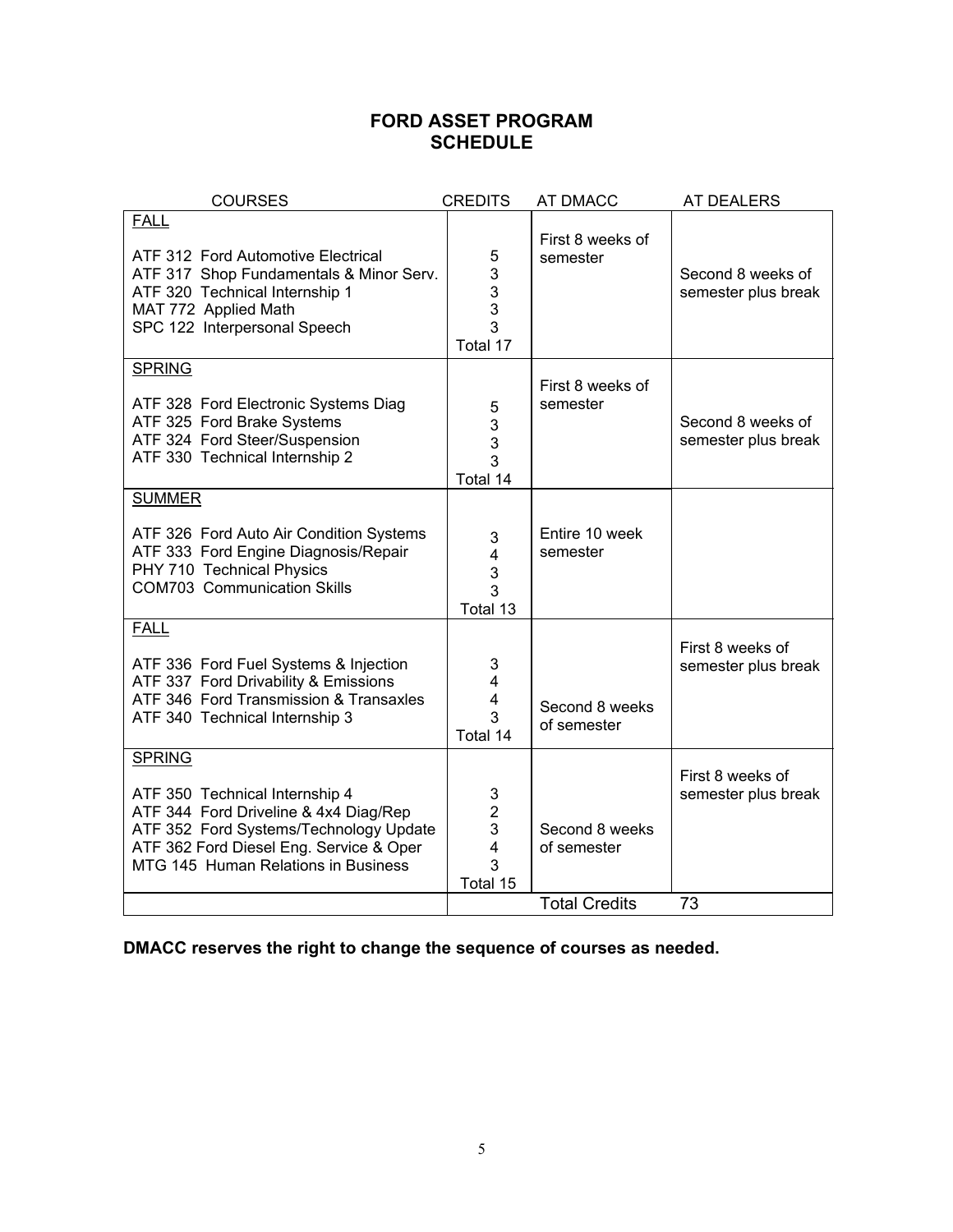### **ASSET CURRICULUM**

**ATF 317 Ford Shop Fundamentals & Minor Service Credits: 3** 

# Course description: A study of dealership organizational structure as it relates to the technician. Use of service manuals, electronic troubleshooting manuals and service bulletins are practiced. Also provides entry level automotive task competencies. **ATF 324 Ford Steering and Suspension** Credit: 3 Instruction in the theory of operational service procedures used in the maintenance and repair of Ford Motor Company's steering and suspension systems. **ATF** 325 **Ford Brake System and Service** Credit: 3 Instruction in the theory of operational service procedures used in the maintenance and repair of Ford Motor Company's brake systems.

# **ATF 312 Ford Automotive Electrical Credits: 5 Credits: 5**

Course description: A study of the electrical and electronics systems used in Ford Motor Company vehicles. The instruction will include fundamentals of electricity, series and parallel circuits, schematics, wire repair, diodes, transistors, microprocessors, and digital displays.

## **ATF 328 Ford Electronic Systems Diag Credits: 5 Credits: 5**

Course description: Instruction in the diagnosis, repair and service of electrical and electronic components and accessories used on current Ford Motor Company vehicles.

## **ATF 320 Technical Internship I\*** Credits: 3

Course description: Work experience at a sponsoring dealership. The tasks will be consistent with the technician's ability and previous course work.

## ATF 326 **Ford Automotive Climate Ctrl Credits: 3** Credits: 3

Course description: Theory and operation of Ford Motor Company air conditioning systems leading to the diagnosis, service and repair of current models of vehicles.

## **ATF** 330 **Technical Internship II\*** Credits: 3

Course description: Work experience at a participating dealership. The tasks will be consistent with the technician's ability and previous course work.

# ATF 333 **Ford Engine Diagnosis/Repair** Manuscriptum Credits: 4

Course description: Evaluating, reconditioning, and replacing of major components of Ford Motor Company engines. Will include instruction in machining operations performed in Ford Motor Company dealerships.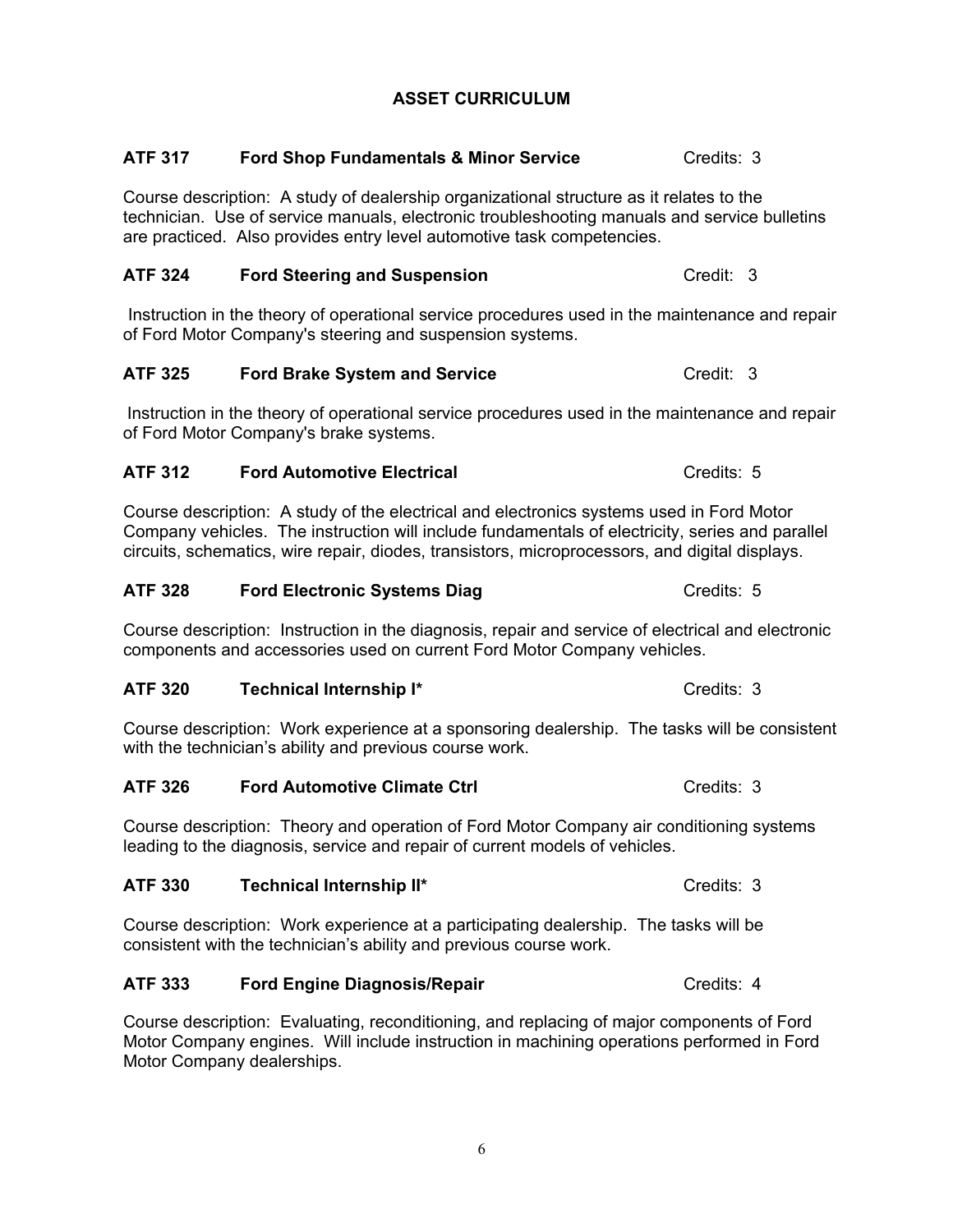#### **ATF 336 Ford Fuel Systems and Injection** Credits: 3

Course description: Introduction to the different types of fuels and theory of basic fuel delivery systems including diagnosis, repair and or replacement of components in Ford electronic engine control systems.

#### **ATF 337 Ford Drivability & Emissions** Credits: 4

Course description: Diagnosis and service of microprocessor controlled fuel and ignition systems. Oscilloscopes, engine analyzers, digital meters, and other high technology instruments will be used.

#### ATF 340 Technical Internship III\* Credits: 3

Course description: Work experience at a sponsoring dealership. The tasks will be consistent with the technician's ability and previous course work.

#### **ATF 344 •• Ford Driveline & 4x4 Diagnosis/Repair** Credits: 2

Course description: Students will study rear axle and differential design and operation, driveshaft construction, transfer case design and operations. Students will also perform diagnosis and repair operation of each.

#### **ATF** 346 **Ford Transmission & Transaxle Credits: 4** Credits: 4

Course description: This is the study of Ford automatic transmissions and transaxles to including design, operation, diagnosis and repair.

#### ATF 350 Technical Internship IV\* Credits: 3

Course description: Work experience at a participating dealership. Tasks will be consistent with the technician's ability and previous course work.

#### **ATF** 352 **Ford Systems/Technology Update Credits: 3**

Course description: Update on emerging and new technologies released by Ford Motor Company and the industry during the course of the ASSET program.

#### **ATF 362 •• Ford Diesel Engine Service & Operation** Credit: 4

Course description: The study of diesel engine construction, operation, diagnosis and repair in Ford vehicles. This will include oil, fuel, intake and exhaust systems.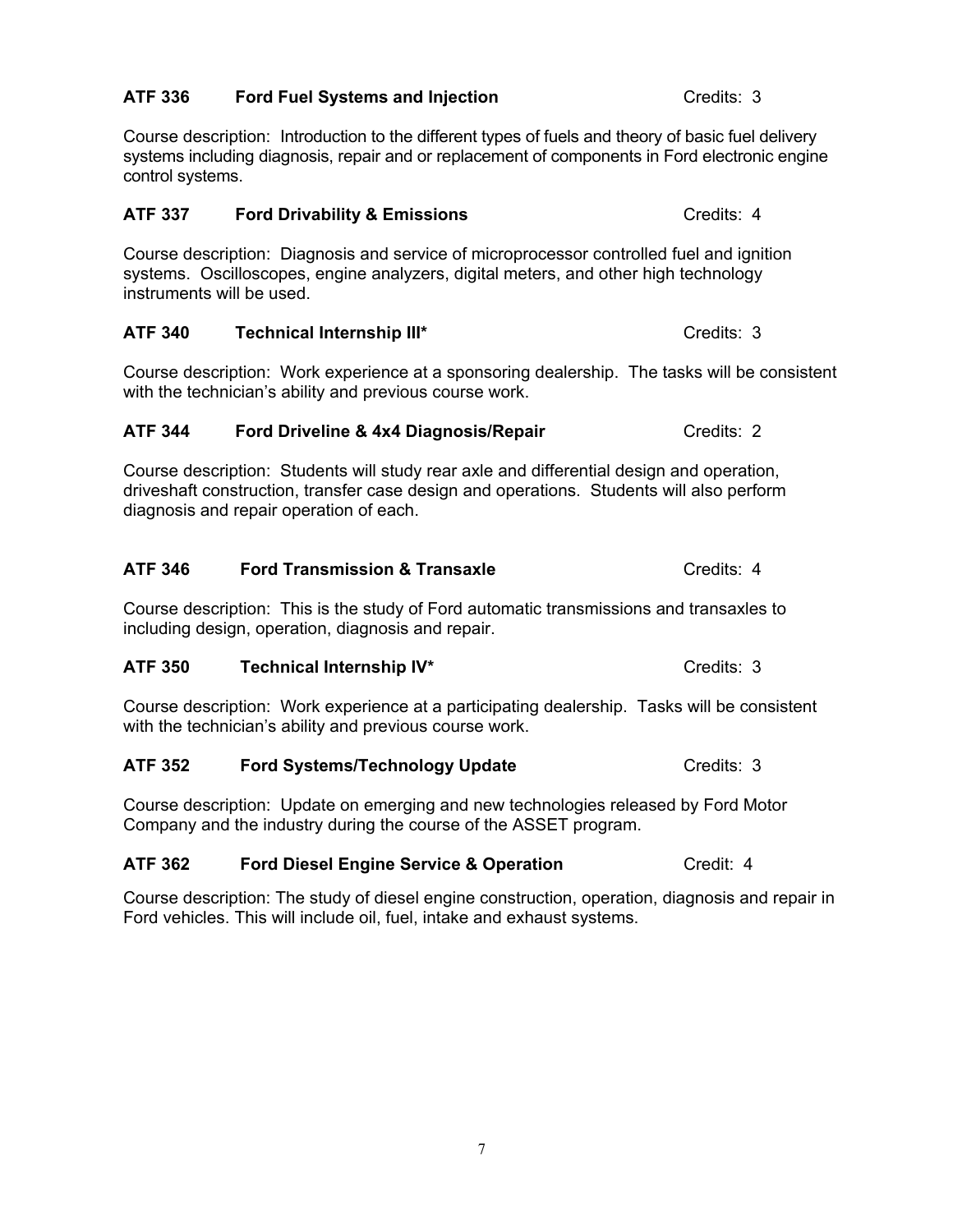#### **COM 703 Communication Skills\*\*** Credits: 3

#### Course description: Reading, writing, speaking, and listening are studied as methods of exploring and evaluating technological advances in trades and industry. Adapting communication for different audiences, evaluating industry-related literature, and basic business writing are emphasized.

#### **MAT 772** Applied Math<sup>\*\*</sup> Credits: 3

A course in elementary mathematical skills for technicians. Topics covered include fundamental operations with whole numbers, fractions, decimals, and signed numbers; percents; geometric figures and basic constructions; area and volume formulas; English/metric systems; measurements; and the interpretation of graphs and charts.

#### **PHY 710 Technical Physics\*\*** Credits: 3

A physics course for students of technology. Topics include: forces, work, energy, materials, heat, electricity, and magnetism, with a strong emphasis on practical applications. Prerequisite: MAT 772 or equivalent

#### **MTG 145 Human Relations in Business\*\*** Credits: 3

Emphasizes the importance of the development of proper attitudes toward self, others, and organizational settings. Stresses the development of a good self image and the relationship this has to energy levels, emotions, defensiveness, verbal and nonverbal communication.

#### **SPC 122 Interpersonal Communication**

An introduction to interpersonal communication theories and their application in understanding self, relationship development and conflict resolution.

\*\* These related courses meet minimum standards required for an ASSET AAS degree, but may not provide college transfer credit. If transfer courses are desired, please see the ASSET Program Chairperson to take substitute courses.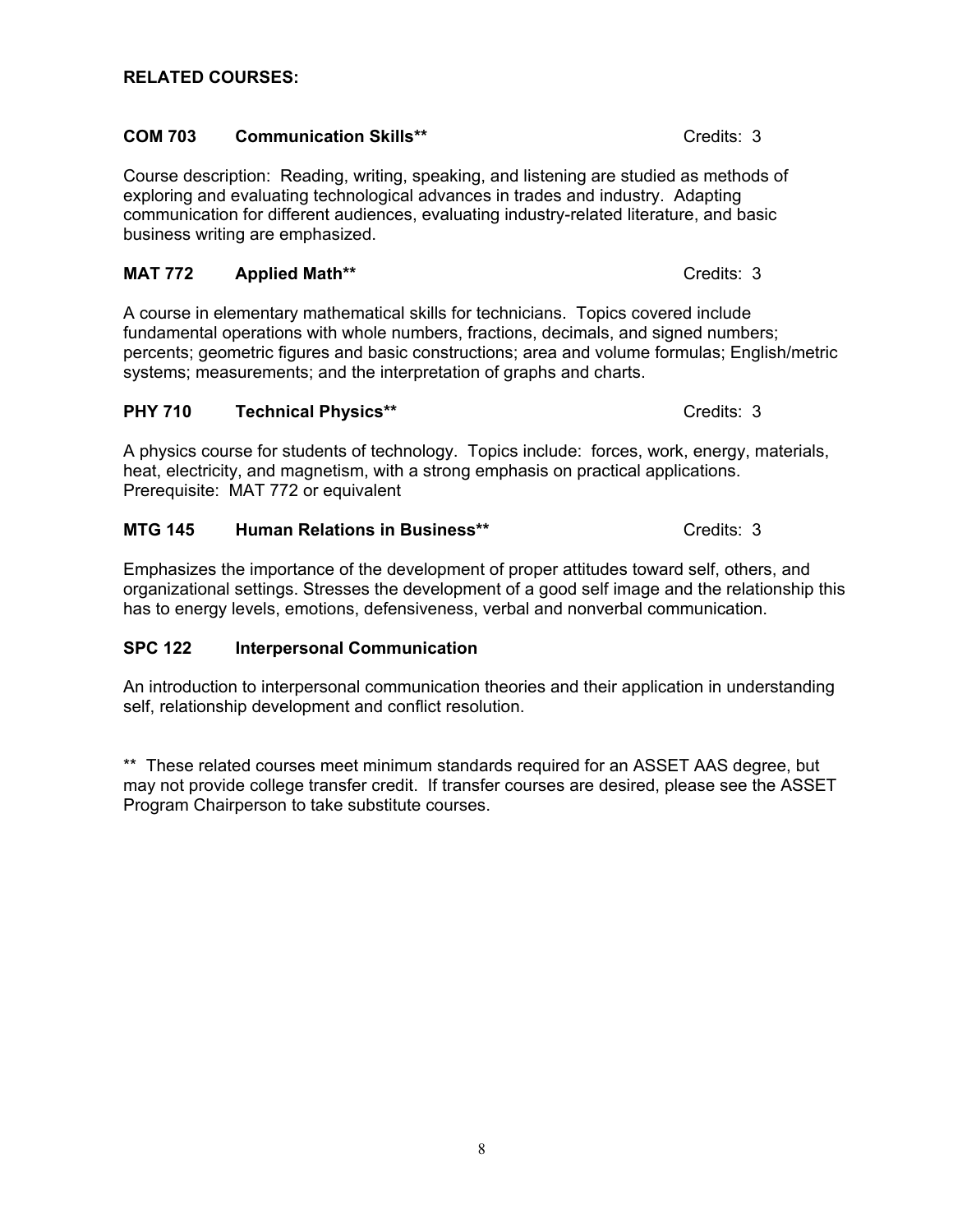#### **DMACC ASSET PROGRAM Required Tool and Supply List**

*These tools should be of professional quality and should meet the standards of the automotive industry. It is suggested that students insure their tools. DMACC does not insure student tools.* 

- 1. Tool box (suitable to house the following tools a roller cabinet is suggested.)
- 2. 1/2" drive socket/ratchet set to include: 12mm thru 36mm metric sockets breaker bar extensions

Optional; 7/16 thru 1 1/8 Standard socket set

- 3. 3/8" drive socket/ratchet set to include:  $\frac{1}{4}$ " thru  $\frac{3}{4}$ " Standard sockets – short or medium length 8mm thru 24mm metric sockets – shallow and deep 9/16" and 5/8" deep plug sockets 5/8" and 13/16" spark plug socket Extensions Universal joint
- 4. 1/4" drive socket/ratchet set to include: 4 mm thru 15mm metric sockets – sallow and deep Nut driver handle Extensions Universal joint
- 5. Wrenches to include: 1/4" thru 1 1/8" combination, SAE 7mm thru 24mm combination, metric 3/8" thru 5/8" line, SAE 10mm thru 18mm line, metric Ratcheting wrenches 8mm thru 21mm
- 6. Standard and Phillips screwdriver set
- 7. 3 piece Pry bar set
- 8. Torx bits/drivers set to include the minimum of: T8 thru T60 drive torx bits T8 thru T30 screwdriver
- 9. Chisel & punch set to include 8" brass drift punch
- 10. Pliers to include: 7" to 8" needle nose 9 ¼" water pump (slip joint) 7" to 8" diagonal 10" locking pliers 7 ¼" pliers
- 11 Snap ring locking pliers 10" length opens to 1 1/4" inside and outside True Arc
- 12. Hammers: Dead blow – minimum 16 oz., recommend 24oz. Ball peen 16 oz. & 32 oz. Soft headed hammer
- 13. Tire pressure gauge, 0 100psi, digital **Quality**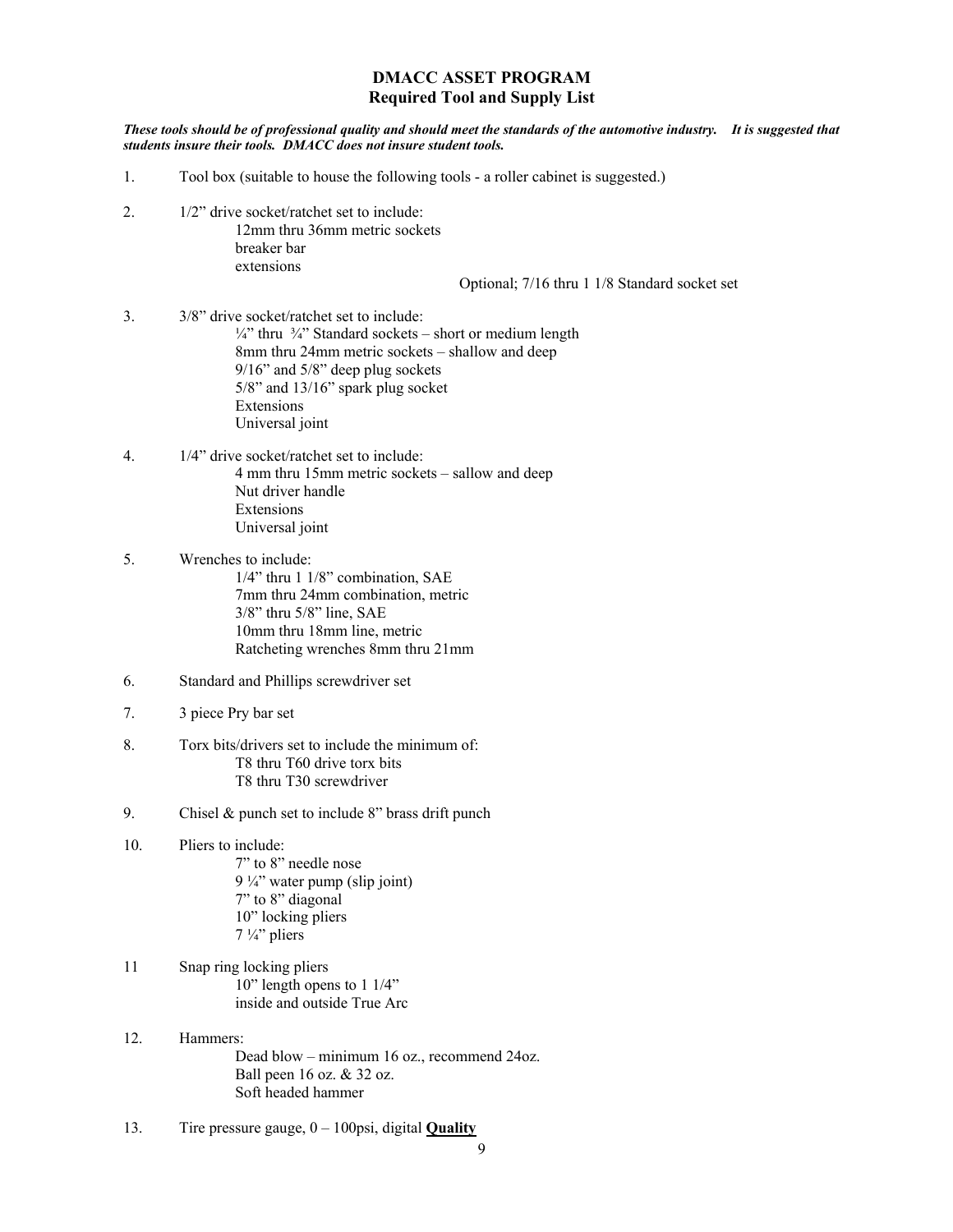Tire tread depth gauge, 1/32" increments Valve core remover – dual, small - large

| 14.                   | Brake tools:<br>Brake retainer washer tool, large and small cup<br>Disc Brake caliper depressor |  |
|-----------------------|-------------------------------------------------------------------------------------------------|--|
|                       | Optional; Brake adjusting tool - 8", Brake spring pliers                                        |  |
| 15.                   | Hex socket set<br>$1/16$ " thru $3/8$ " hex<br>1.5mm thru 10mm                                  |  |
| 16.                   | Feeler gauge<br>$.0015 - 080"$                                                                  |  |
| 17.                   | Spark plug gap gauge<br>$.035" - 080"$                                                          |  |
| 18.                   | $1\frac{1}{2}$ " x 3 3/8" heavy duty gasket scraper                                             |  |
| 19.                   | Plastic scraper                                                                                 |  |
| 20.                   | 6" wire stripper/crimping tool, 10 to 20 gauge                                                  |  |
| 21.                   | 12 volt test light                                                                              |  |
| 22.                   | Blow gun                                                                                        |  |
| 23.                   | Air chuck                                                                                       |  |
| 24.                   | 6" pocket steel ruler<br><b>REMOVE</b>                                                          |  |
| 25.                   | Hacksaw frame with blades listed below -<br>Optional<br>4 - 18TPI blades<br>4 - 24TPI blades    |  |
| 26.                   | 10" Flat hand file with handle                                                                  |  |
| 27.                   | Flash light with batteries                                                                      |  |
| 28.                   | Oil filter wrenches (should fit small and large filters) Claw / sockets                         |  |
| 29.                   | Universal terminal release tool (pick set)                                                      |  |
| 30.                   | Plastic thread pitch gauge, Standard and metric ??????? metal                                   |  |
| 31.                   | Quick disconnect tools                                                                          |  |
| 32.                   | Magnetic pick up tool                                                                           |  |
| 33.                   | Inspection mirror                                                                               |  |
| 34.                   | 12 foot steel measuring tape - optional                                                         |  |
| 35.                   | Safety glasses (not goggles)                                                                    |  |
| 36.                   | Magnetic parts tray                                                                             |  |
| 37.                   | Torque wrench capable of 150 ft lb                                                              |  |
| 38.                   | DVOM (Digital Volt Ohm Meter)                                                                   |  |
| <b>Optional tools</b> |                                                                                                 |  |

0" to 6" Digital caliper, Torque Sticks, Impact, Dial Indicator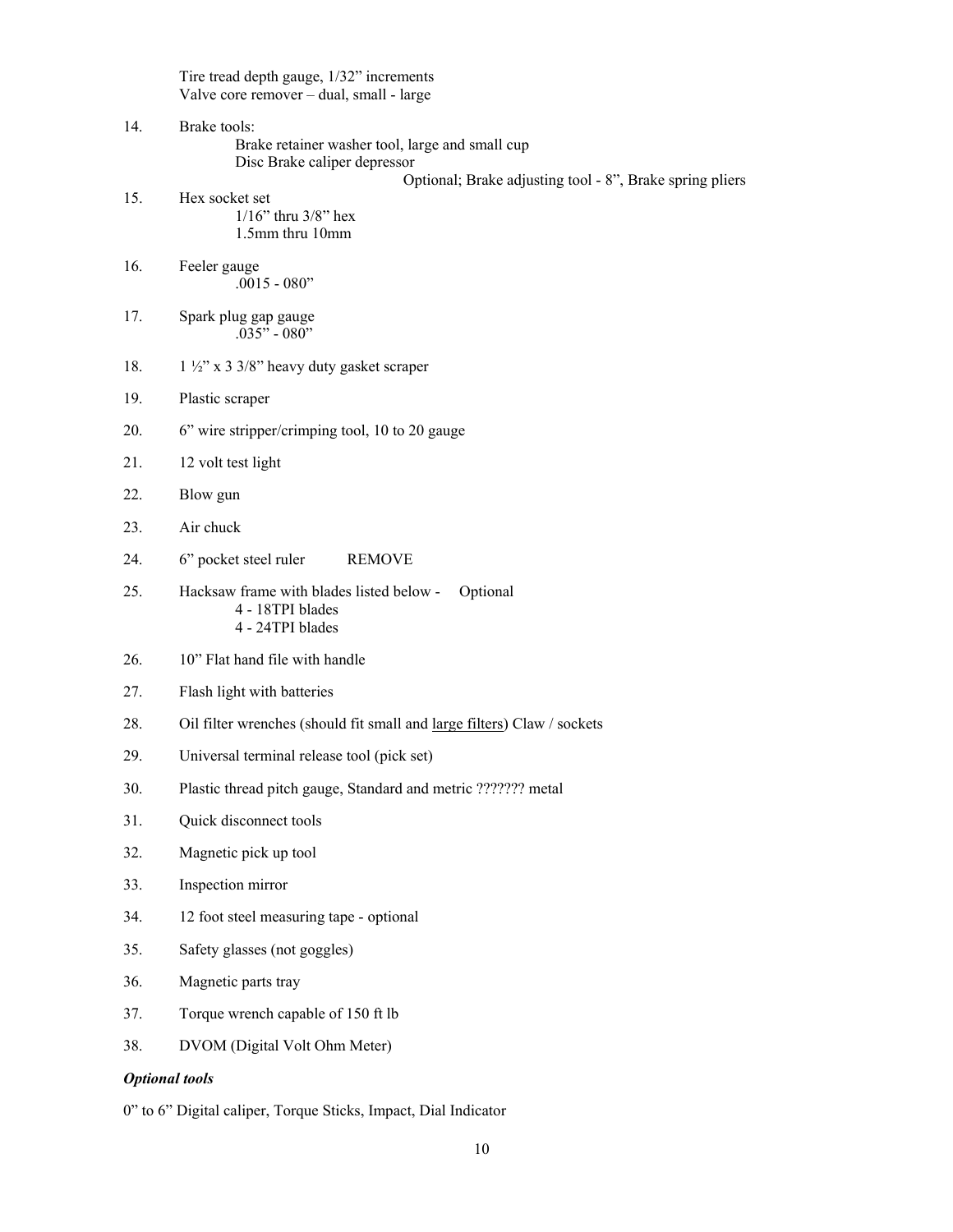#### **DES MOINES AREA COMMUNITY COLLEGE FORD ASSET PROGRAM**

#### **Contact Persons**

Al Pieper **Chairperson** Ford ASSET Program 1100 7<sup>th</sup> Street, Building 4 (Betts Building) Des Moines, IA 50310 (515) 697-7784 [aepieper@dmacc.edu](mailto:aepieper@dmacc.edu)

> Corey Trader Academic Advisor [catrader@dmacc.edu](mailto:catrader@dmacc.edu) 515-697-7763

Janelle Seward Pathway Navigator 515-965-6024 [jnseward@dmacc.edu](mailto:jnseward@dmacc.edu)

**Primary ASSET information contact is Al Pieper**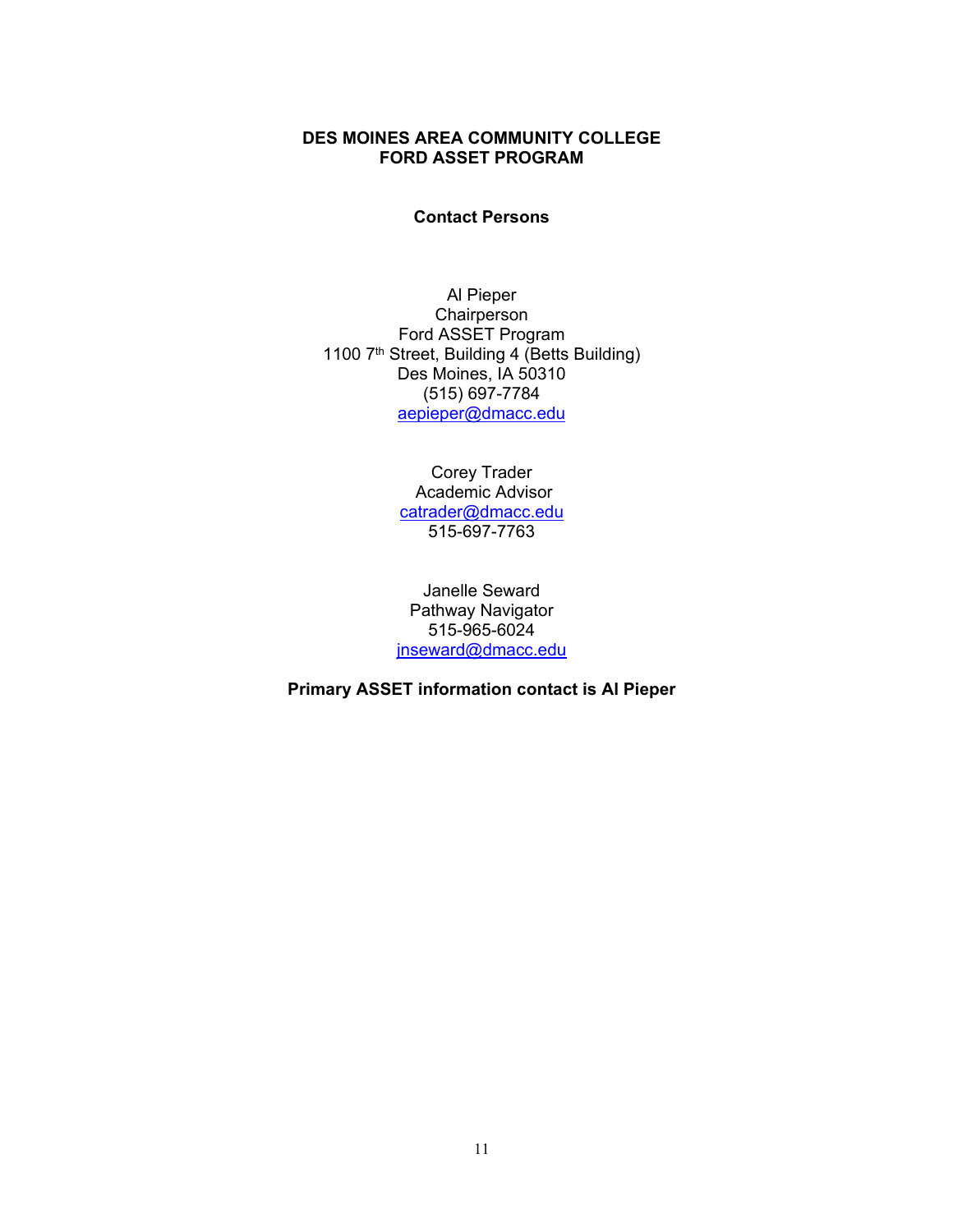#### **APPLICATION PROCEDURES AND CHECK LIST**

These are the procedures an applicant must successfully complete to become accepted as a ASSET student. Check off each step when completed. Act promptly! Although the classes will not begin until fall semester, we expect all seats to be filled quickly.

- \_\_\_\_\_ 1. Complete a DMACC **Application for Admissions** and return it to the Admissions Office. This form is available from the admissions office at any DMACC campus, or online at [www.dmacc.edu.](http://www.dmacc.edu/)
- 2. All prospective ASSET candidates must successfully complete the pre-acceptance tests (Alex and Accuplacer or ACT) before they can be accepted into the ASSET program. Please call the Assessment Center at the Urban Campus at (515) 248-7218 to check hours of operation. Testing is done on a walk in basis.
	- \_\_\_\_\_ 3. Once you've completed the pre-acceptance tests, schedule a personal interview with the ASSET Program Chairperson, or faculty member. Call (515) 697-7784 to schedule this interview. At the interview, you will go over your test scores, program requirements, the Candidate Information Form, internship forms, and your goals as an ASSET student at DMACC and in a Ford / Lincoln dealership.
	- \_\_\_\_\_ 4. Schedule an appointment for an interview with a dealer or service manager in a participating Ford/Lincoln dealership. Take the Candidate Sponsorship Agreement Form to your interview. **It is the student's responsibility to locate his/her own employer, and you must be sponsored by a Ford/Lincoln dealership to be in the ASSET program.** Students experiencing difficulty in locating an employer should contact the ASSET Program Chairperson.
- 5. After a dealer agrees to sponsor you, return the completed Employment Agreement Form to the ASSET Program Chairperson.
	- \_\_\_\_\_ 6. Students will receive a letter of acceptance to the college after all pre acceptance requirements are complete. You will then be notified as to the date of Orientation/Registration for classes.